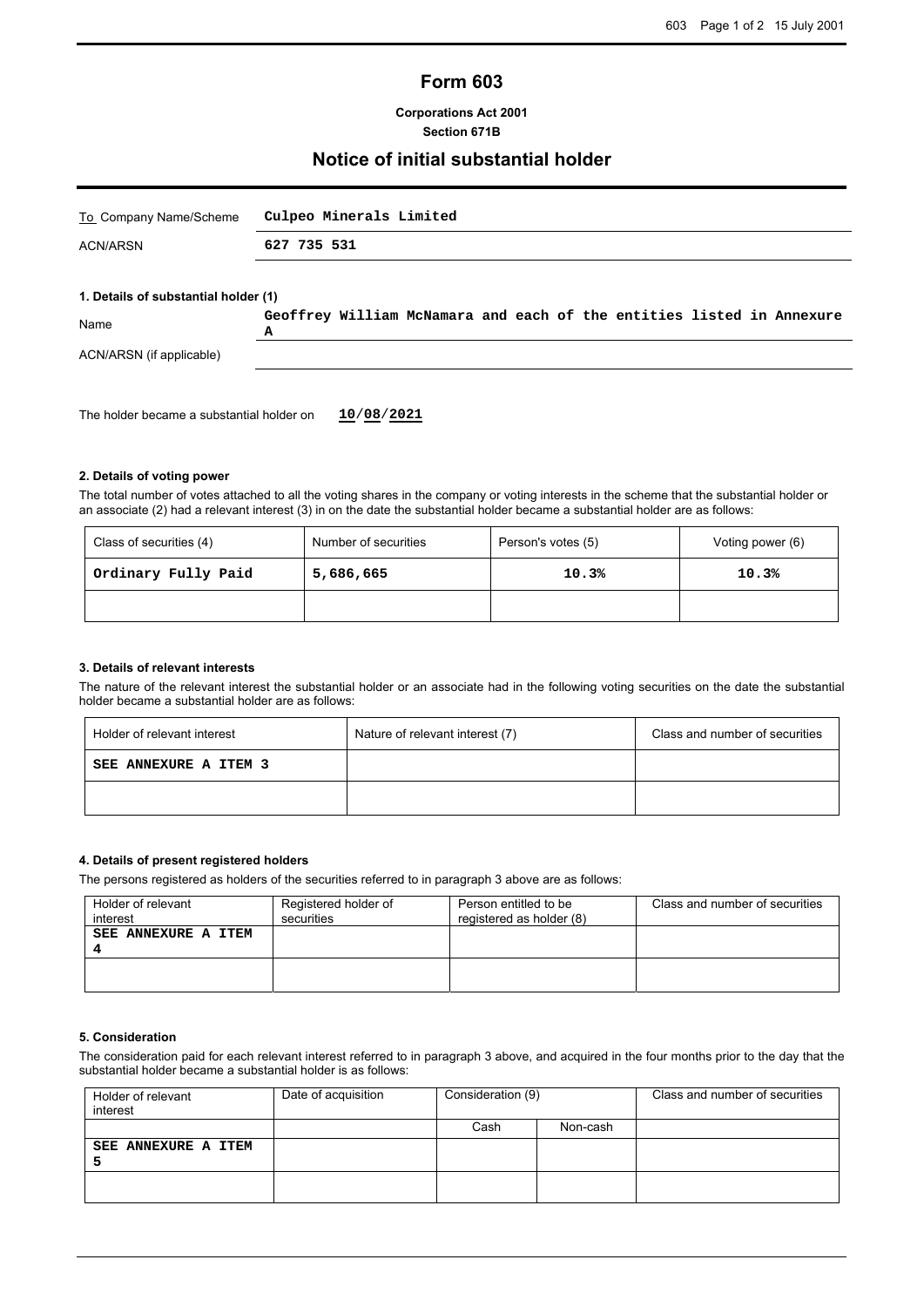### **6. Associates**

The reasons the persons named in paragraph 3 above are associates of the substantial holder are as follows:

| Name and ACN/ARSN (if applicable) | Nature of association |
|-----------------------------------|-----------------------|
| SEE ANNEXURE A ITEM 6             |                       |
|                                   |                       |

#### **7. Addresses**

The addresses of persons named in this form are as follows:

| Name                  | Address |
|-----------------------|---------|
| SEE ANNEXURE A ITEM 7 |         |
|                       |         |

## **Signature**

| print name     | Geofffrey William McNamara |      | capacity <b>Director</b> |
|----------------|----------------------------|------|--------------------------|
| sign here Aven |                            | date | 16/09/2021               |

#### **DIRECTIONS**

- (1) If there are a number of substantial holders with similar or related relevant interests (eg. a corporation and its related corporations, or the manager and trustee of an equity trust), the names could be included in an annexure to the form. If the relevant interests of a group of persons are essentially similar, they may be referred to throughout the form as a specifically named group if the membership of each group, with the names and addresses of members is clearly set out in paragraph 7 of the form.
- (2) See the definition of "associate" in section 9 of the Corporations Act 2001.
- (3) See the definition of "relevant interest" in sections 608 and 671B(7) of the Corporations Act 2001.
- (4) The voting shares of a company constitute one class unless divided into separate classes.
- (5) The total number of votes attached to all the voting shares in the company or voting interests in the scheme (if any) that the person or an associate has a relevant interest in.
- (6) The person's votes divided by the total votes in the body corporate or scheme multiplied by 100.
- (7) Include details of:
	- (a) any relevant agreement or other circumstances by which the relevant interest was acquired. If subsection 671B(4) applies, a copy of any document setting out the terms of any relevant agreement, and a statement by the person giving full and accurate details of any contract, scheme or arrangement, must accompany this form, together with a written statement certifying this contract, scheme or arrangement; and
	- (b) any qualification of the power of a person to exercise, control the exercise of, or influence the exercise of, the voting powers or disposal of the securities to which the relevant interest relates (indicating clearly the particular securities to which the qualification applies).

See the definition of "relevant agreement" in section 9 of the Corporations Act 2001.

- (8) If the substantial holder is unable to determine the identity of the person ( eg. if the relevant interest arises because of an option) write "unknown".
- (9) Details of the consideration must include any and all benefits, money and other, that any person from whom a relevant interest was acquired has, or may, become entitled to receive in relation to that acquisition. Details must be included even if the benefit is conditional on the happening or not of a contingency. Details must be included of any benefit paid on behalf of the substantial holder or its associate in relation to the acquisitions, even if they are not paid directly to the person from whom the relevant interest was acquired.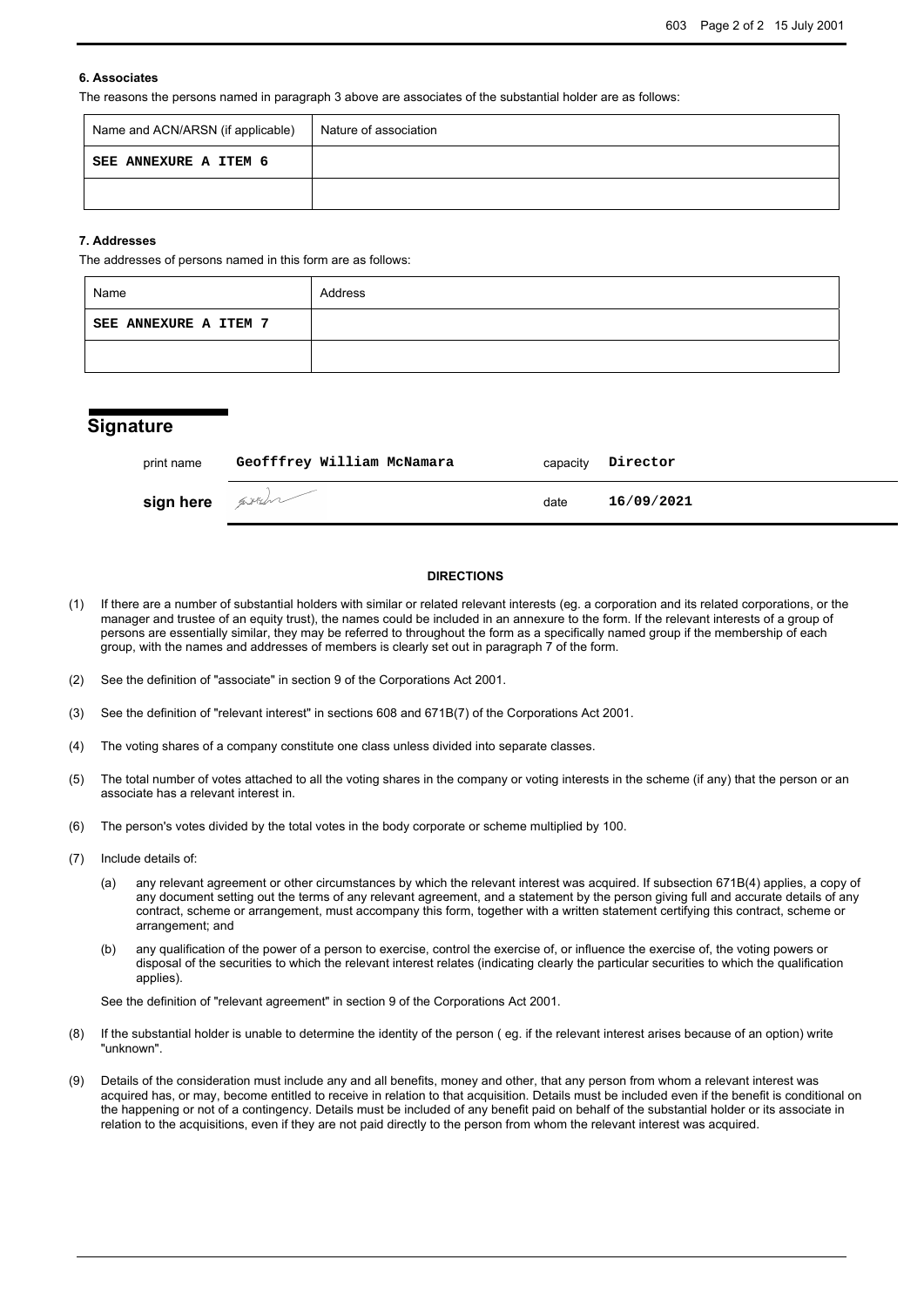## **ANNEXURE A**

This is Annexure A of 2 pages, referred to in Form 603 Notice of initial substantial holder.

proche

Signed

**Geoffrey William McNamara** 

Name

16 September 2021

Dated

## **3. Details of relevant interests:**

| <b>Holder of relevant</b><br>interest | Nature of relevant interest (7)                                                                                            | <b>Class and number</b><br>of securities |
|---------------------------------------|----------------------------------------------------------------------------------------------------------------------------|------------------------------------------|
| Geoffrey William<br>McNamara          | Relevant interest under s608(3) of the Corporations Act.                                                                   | 5,686,665 (ORD)                          |
| Tanamera Resources Pte<br>Ltd         | Relevant interest under s608(1)(a) of the Corporations Act.<br>Tanamera Resources Pte Ltd is the holder of the securities. | 3,832,119 (ORD)                          |
| Linkwood Holdings Pte Ltd             | Relevant interest under s608(1)(a) of the Corporations Act.<br>Linkwood Holdings Pte Ltd is the holder of the securities.  | 1,854,546 (ORD)                          |

## **4. Details of present registered holders**

| <b>Holder of relevant</b> | <b>Registered holder of</b> | Person entitled to be     | <b>Class and number</b> |
|---------------------------|-----------------------------|---------------------------|-------------------------|
| interest                  | securities                  | registered as holder (8)  | of securities           |
| Tanamera Resources Pte    | Tanamera Resources Pte      | Tanamera Resources Pte    | 3,832,119 (ORD)         |
| Ltd                       | Ltd                         | Ltd                       |                         |
| Linkwood Holdings Pte Ltd | Linkwood Holdings Pte Ltd   | Linkwood Holdings Pte Ltd | 1,854,546 (ORD)         |

# **5. Consideration**

| <b>Holder of relevant</b><br>interest | Date of acquisition     | <b>Consideration (9)</b> |          | <b>Class and number</b><br>of securities |
|---------------------------------------|-------------------------|--------------------------|----------|------------------------------------------|
|                                       |                         | Cash                     | Non-cash |                                          |
| Tanamera Resources Pte<br>Ltd         | 31/08/2021 - 13/09/2021 | AUD357,785.59            |          | 2,367,103 (ORD)                          |
|                                       |                         |                          |          |                                          |

# **6. Associates**

See section 3 above.